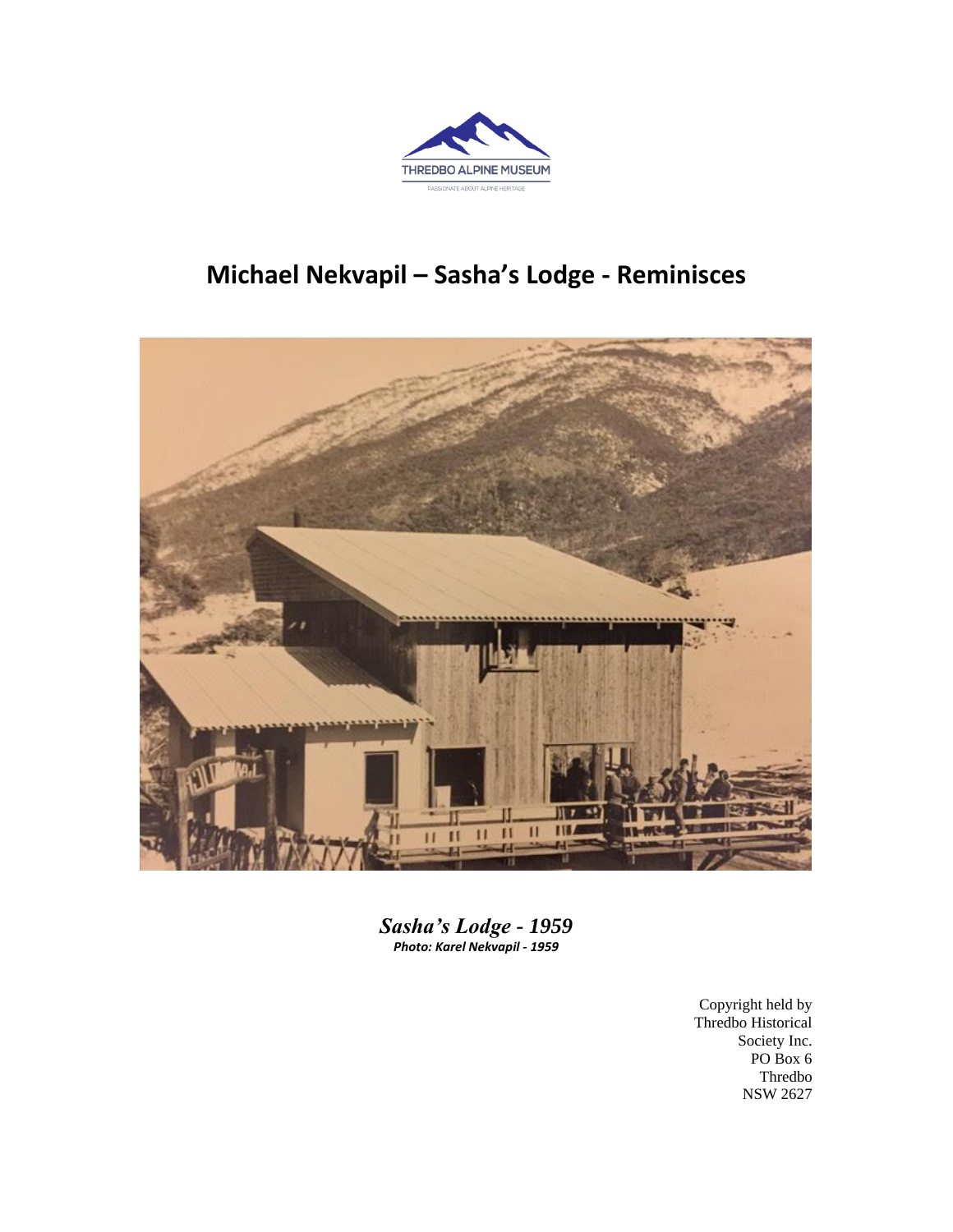## *Michael Nekvapil – Sasha's Lodge - Reminisces*

Our going to Thredbo had a deeply personal background, most of which I cannot allude to here. It gives some context to the building of Sasha's Lodge.

![](_page_1_Picture_2.jpeg)

In this first photo, taken in then Czechoslovakia, in the late 1940s, my mother, Sasha Nekvapil (ova) is with Toni Sponar. They were the two outstanding Czech ski champions of the time. By January 1949, both were refugees, living in St Anton am Arlberg, in the Austrian mountains, along with my father, Karel Nekvapil, and my uncle, Sasha's brother, Frank Prihoda, each with their own story of escape from Czech communist rule. Together they forged a survival bond which, soon after, continued in their new home country of Australia**.**

Here they are together at The Chalet, both as ski instructors, a role Sasha continued to

do yearly from 1952 to 1958.  *Antonin Sponar & Sasha Nekvapilova – Czechoslovakia - late 1940's*

It was Toni who invited Sasha to be the instructor for The Chalet; and it was Sasha who introduced Toni to Eric Nicholls.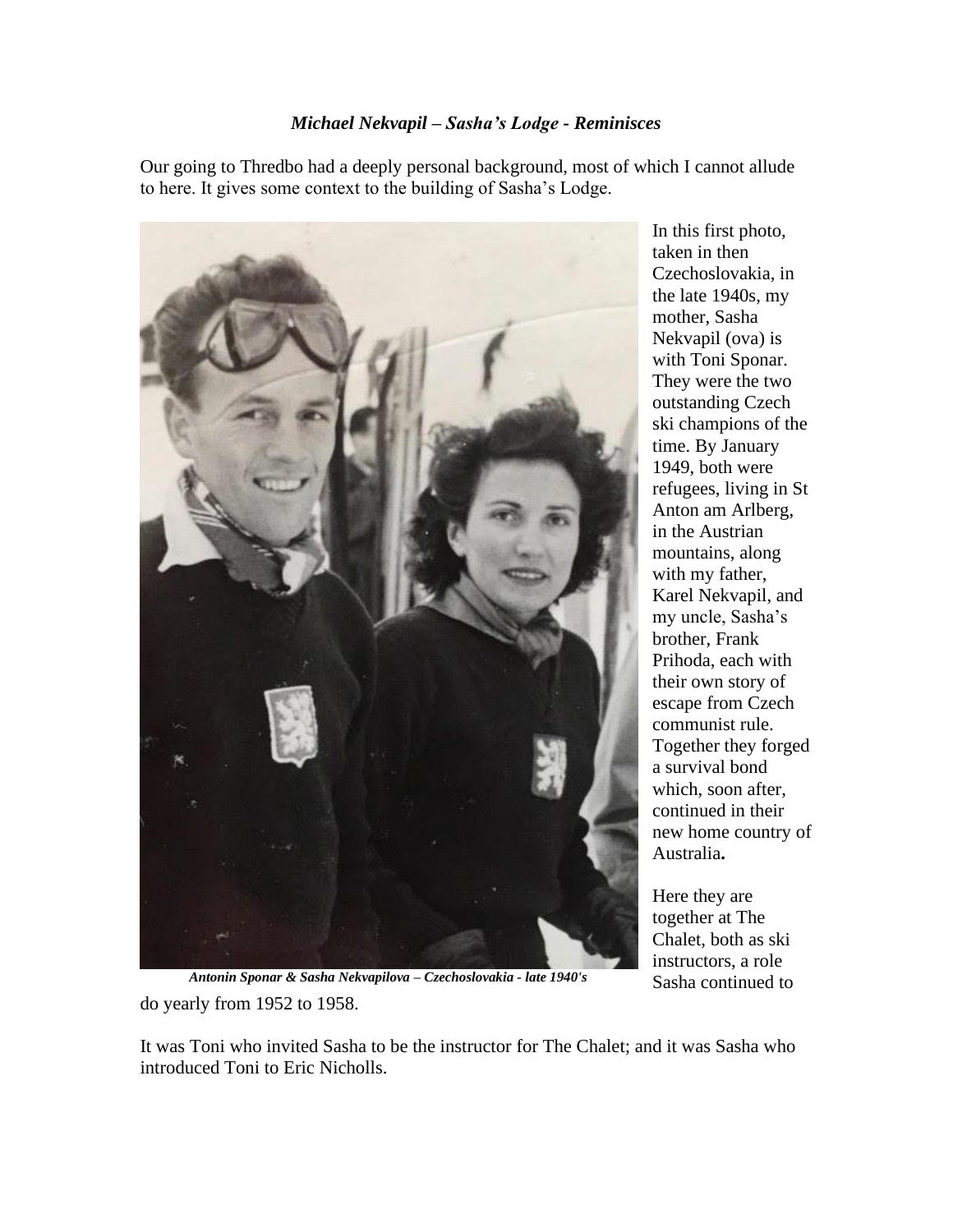Toni had the vision that the site of Thredbo could be developed as an international ski resort. The meeting with Eric later led to Toni's official engagement to begin the physical establishment of Thredbo Village.

In 1958, when I was 8 years old, my parents drove me to Thredbo and told me that this is where we were going to live. A single child, knowing subconsciously of my displaced beginnings and having only lived in Melbourne, I looked around me. I saw the three or four buildings already established, the long grass, the endless bush, I heard the silence. I had just experienced the holeridden muddy dirt track

![](_page_2_Picture_2.jpeg)

*Karel & Sasha Nekvapil – The Chalet – Mid 1950's*

we had driven on and the time taken to complete the drive, even from Jindabyne. My heart sank. It was to sink lower when I realized a consequence of this decision was to be boarding school.

![](_page_2_Picture_5.jpeg)

*Bela's Corner - Thredbo mid 1950's*

Bela's Corner in the mid 1950s; to give an idea of the state of the road:

By June 1959 the first half of Sasha's Lodge was completed, ready for their first ski season in Australia. The three of us lived in one room with a single bed and a double bunk. Karel's previous

work as a hotelier,

both in Brno and in Melbourne and Queensland, prepared him well to run a ski lodge, with Sasha's help.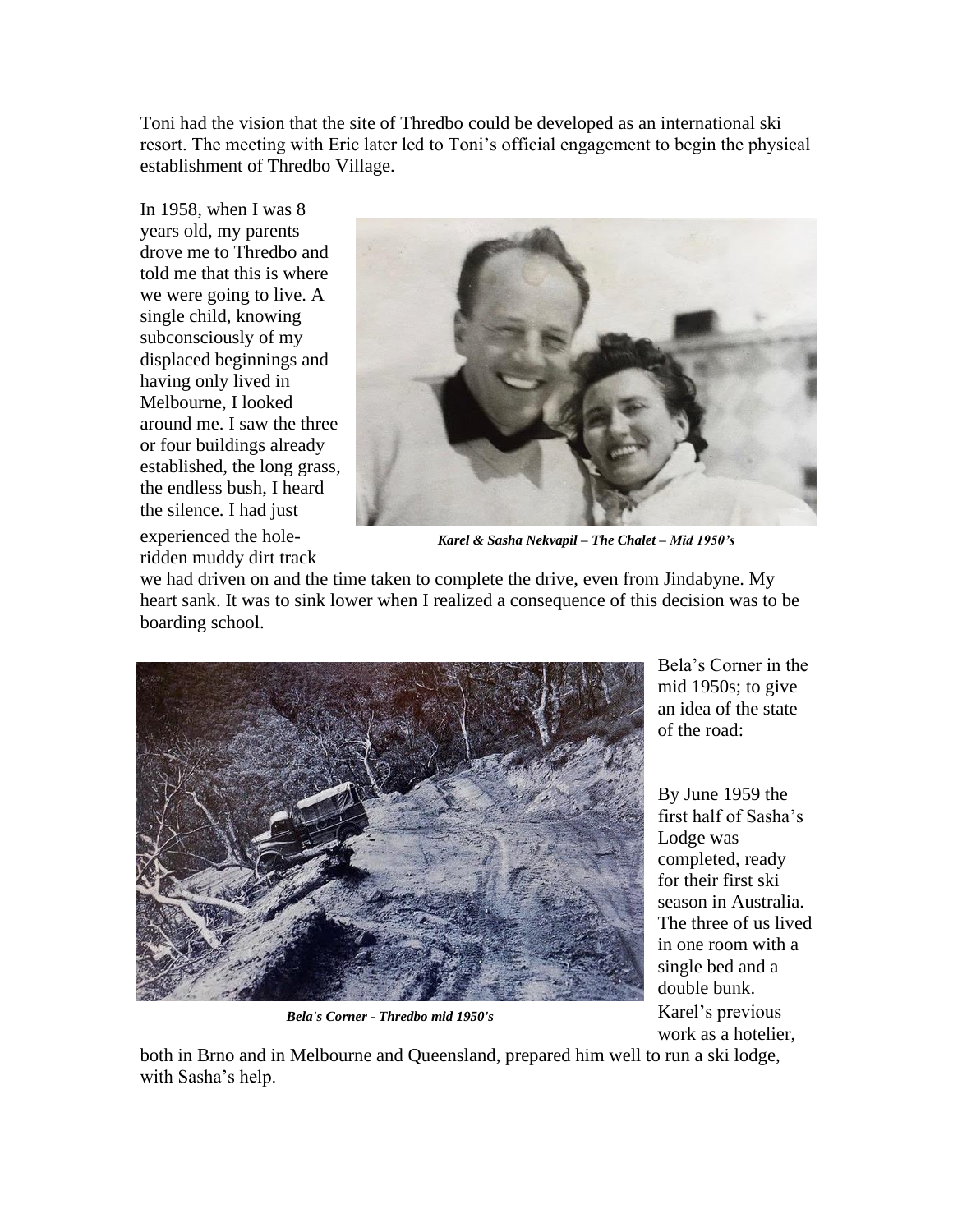It was Karel who had this vision for how a migrant family might find a livelihood in their new land, founded on their life in their old land. Sasha was anxious about the financial commitment to move to such a remote part of Australia, dependent only on Toni Sponar's belief in Thredbo's future and on her husband's creative gamble. I would have agreed with her at the time.

It was a genius move. It allowed them to work out of their cultural heritage and provide an experience that some Australians were longing for. Most fortunate, they were respected and admired for their 'being different', a change from the initial discrimination they sometimes experienced in the city.

It's a remarkable thing, given the centuries of cultural life and history of Central Europe, the books that could be written on the complex relationships between Hungary and Czechoslovakia and their shared border, to find, in two separate personal cases, as the dust of homelessness settled, that a family of Czechs was given a block of land, in the middle of nowhere,

![](_page_3_Picture_3.jpeg)

*Kornel Deseo (Candlelight) & Karel Nekvapil (Sasha's Lodge) – Thredbo early 1960's*

next to a block of land already somewhat established by a family of Hungarians, with a shared common border, the 'fence line', source of many future disagreements.

Suzie and Kornel Deseo were the first to build a ski lodge, Candlelight, for accommodation in Thredbo. Sasha and Karel built soon after. A microcosm of world history, landed in the middle of nowhere, Thredbo Village of the late 1950s. Despite their various disagreements, I favor this photo showing that Kornel and Karel had more in common than their day-to-day differences. I can't begin to think how each was confronted daily by their cultural histories and that the resolution was to be forged in the mountain bush.

By 1961, the second half of Sasha's Lodge was built. It could now accommodate many people. Karel ran the kitchen and the quality, and quantity, of food provided was celebrated.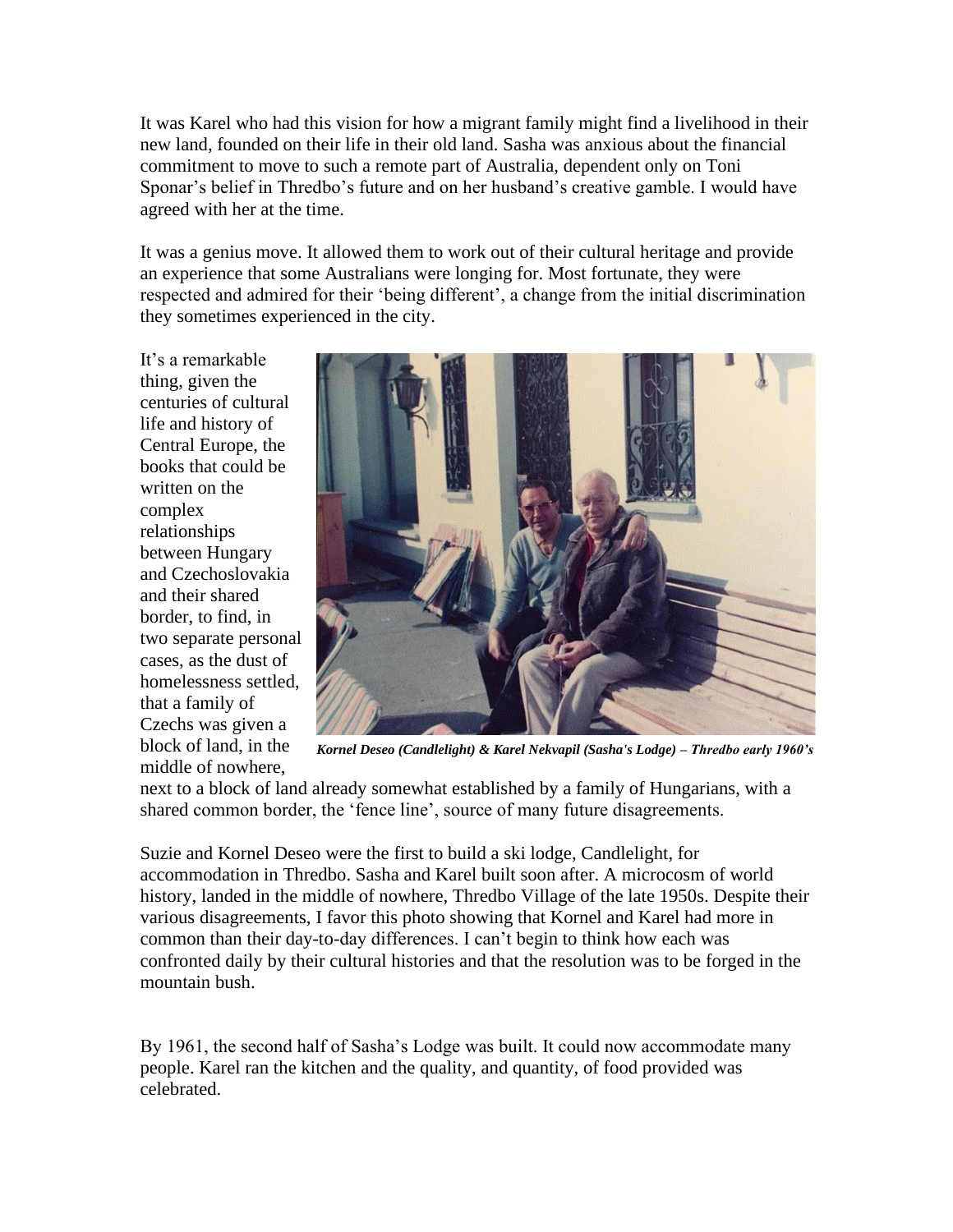![](_page_4_Picture_0.jpeg)

Sasha began to import ski wear, storing it in a wardrobe in the front room, as seen at the front of this photo.

The wardrobe, soon was insufficient, was taken over by the small room itself.

*Sasha's Lodge – Thredbo - Mid 1960's*

Eventually an entrance was built for off-the-street access.

![](_page_4_Picture_5.jpeg)

*Sasha & Karel Nekvapil - Guests Lounge Room, Sasha's Lodge - Thredbo - Mid 1960's*

Sasha and Karel in the guest lounge room in front of the Kachelofen:

On the balcony; both pictures are from the mid 1960s.

By the start of the 1970s, Karel and Sasha, and the wonderful Ursula Weissflog, very capable manager of the lodge and of people, had had enough of the intensity of providing clean rooms

and three meals a day.

![](_page_4_Picture_11.jpeg)

*Sasha's Lodge balcony - Sasha & Karel Nekvapil – Thredbo - Mid 1960's*

They decided to build a set of apartments next door and to sell Sasha's Lodge to Karel's brother, Jan Nekvapil, and his wife Jari. The changeover took place around the end of 1971 and the start of 1972.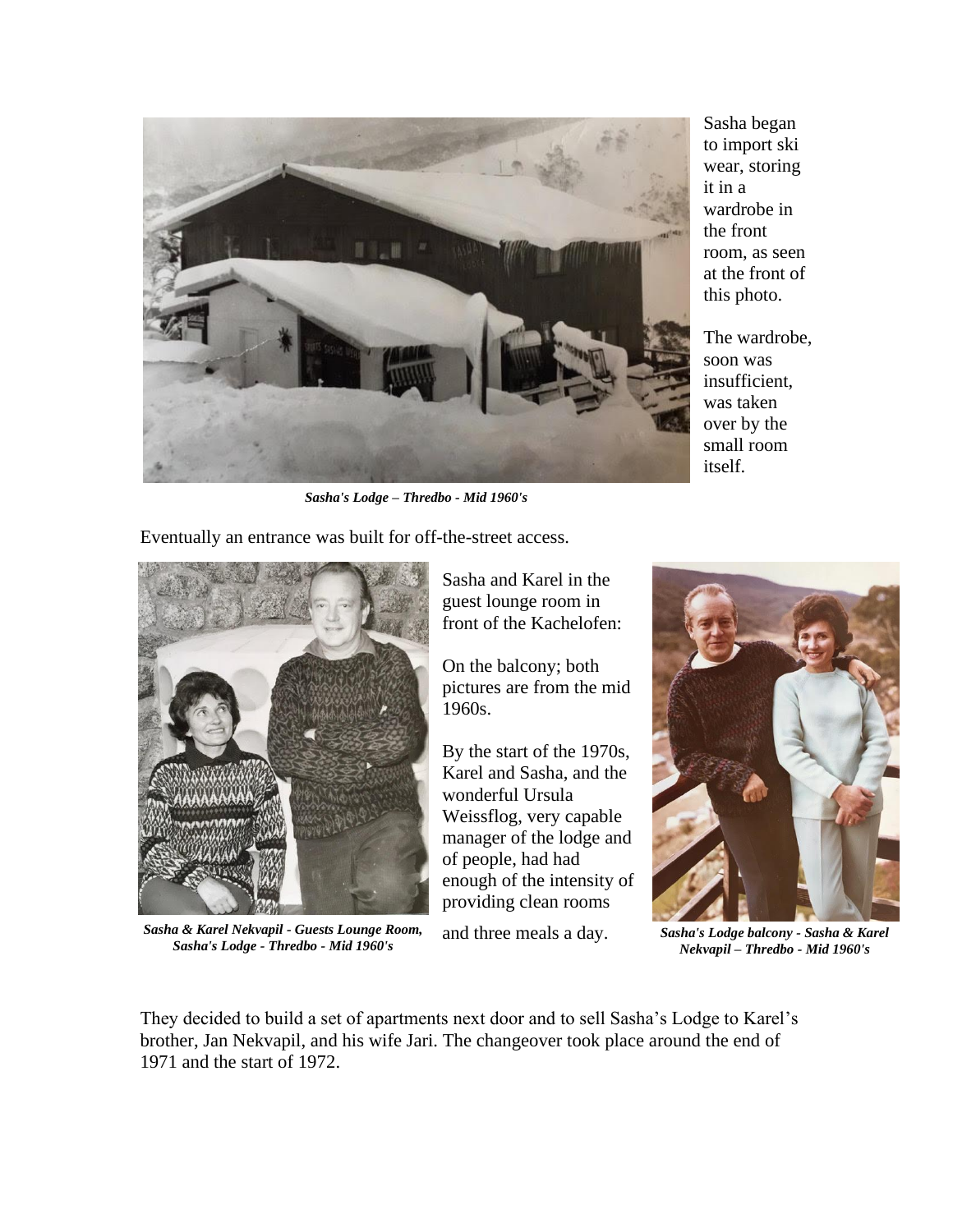![](_page_5_Picture_0.jpeg)

Uncle Jan had owned and managed a business in Brno, Czechoslovakia, a restaurant and night club called *The Black Bear*. Hence the change of name from *Sasha's Lodge*: *Karel, Michael, & Sasha Nekvapil with Ursula Weissflog - Sasha's Lodge – Thredbo - early 1970's*

![](_page_5_Picture_2.jpeg)

*The Black Bear Inn Insignia The Black Bear Inn*

The new apartments were called *Sasha's Apartments and Sportswear Shop.* A well designed shop was the heart of the new building and from there Sasha passed on her knowledge and love of skiwear fashion to Australian ski enthusiasts. In 1980, Karel and Sasha sold the apartments, having had enough of village life. They moved to '*Sasha's Farm'*, on the Alpine Way towards Jindabyne.

Today, the apartments are simply called *Sasha's*.

![](_page_5_Picture_6.jpeg)